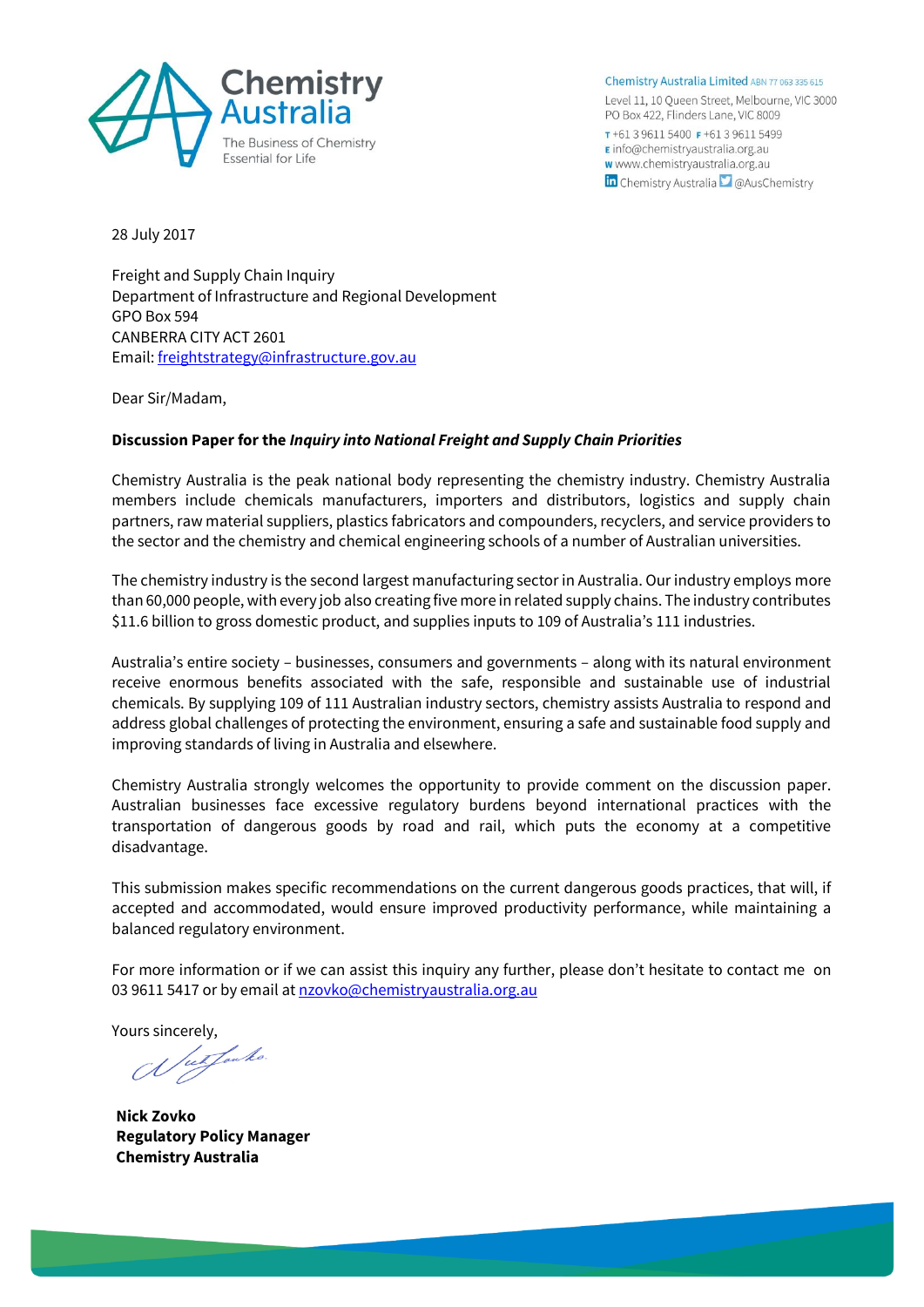## *Australia's reduced competitiveness with the Transportation of Dangerous Goods laws by Road and Rail*

Logistical supply chains are complex and can involve multiple countries and different intermodal vehicles through a products lifecycle. Having consistent communication, such as labelling/ marking and other trade parameters which have direct interface with international trade are critical in underpinning seamless movement of goods. The lack of harmonisation of regulations can reduce industry competitiveness and can further frustrate compliance, to the extent that it results in non-compliance.

Chemistry Australia considers that the dangerous goods framework has an underlying complex structure which can lead to poor regulatory decisions and foster deviations from international practices. There is an unbalance within the framework, and an onus on industry to justify the benefit of international alignment, which can often be derailed by unjustified perceived risks without any sound data.

The Australian Dangerous Goods Code for Road and Rail (ADGC) is largely based on the UN Recommendations on the Transport of Dangerous Goods—Model Regulations' (UNMR). The Department of Infrastructure and Regional Development (DIRD) is the Australian representative to ensure our views are expressed at the UN level, along with other international peers and experts to support robust decisionmaking process for international benefits with safe transportation of dangerous goods and seamless trade. The UNMR is used as the basis for underpinning intermodal dangerous goods codes for sea and air, and are also used by countries, like Australia, to support their road and rail dangerous goods transport codes. However, there are deviations away from the UNMR within our rules of road and rail, which impedes trade and reduces our competitiveness. Refer to appendix 1 as an example – *Chemistry Australia's case study on IBC and the impact of the 'Australianisms' on labelling and marking away from international practices*.

Deviations that have direct impact on international trade are contradictory to DIRD principles and our involvement internationally, which DIRD also notes the following on their website<sup>1</sup> on *International Harmonisation of Dangerous Goods Transport Requirements;*

*In order to assist industry through consistency and standardisation of regulation, Australia has been closely involved in international efforts to harmonise the classification and labelling requirements for all dangerous goods. This reduces the conformance burden for industries engaged in the use and transport of dangerous goods and facilitates seamless compliance for importers and exporters.*

Chemistry Australia understands that there may be instances to introduce differences on road and rail laws for dangerous goods when risks are objectively viewed with consideration to cost, however elements that directly interface on trade which may impede or reduce our competitiveness must be avoided. Industry is not asking for reduced regulation from international practices, but parity with international obligations on vital elements that share direct interface with international movement of goods to foster seamless trade.

### *Where is the underlying issue?*

Chemistry Australia recognises the efforts by the National Transport Commission (NTC) in terms of reforming the dangerous goods laws, both in terms of industry engagement and improved harmonisation with international laws. However, our dangerous goods transportation rules still have unbalanced rules and the ability to influence competitive improvements is challenged by a fractured framework. Chemistry Australia considers that these challenges are interrelated to both the final approval process and the first influence along the stakeholder approval chain, which leads to an unbalanced framework.

<sup>1</sup> [https://infrastructure.gov.au/transport/australia/dangerous/international\\_harmonisation.aspx](https://infrastructure.gov.au/transport/australia/dangerous/international_harmonisation.aspx)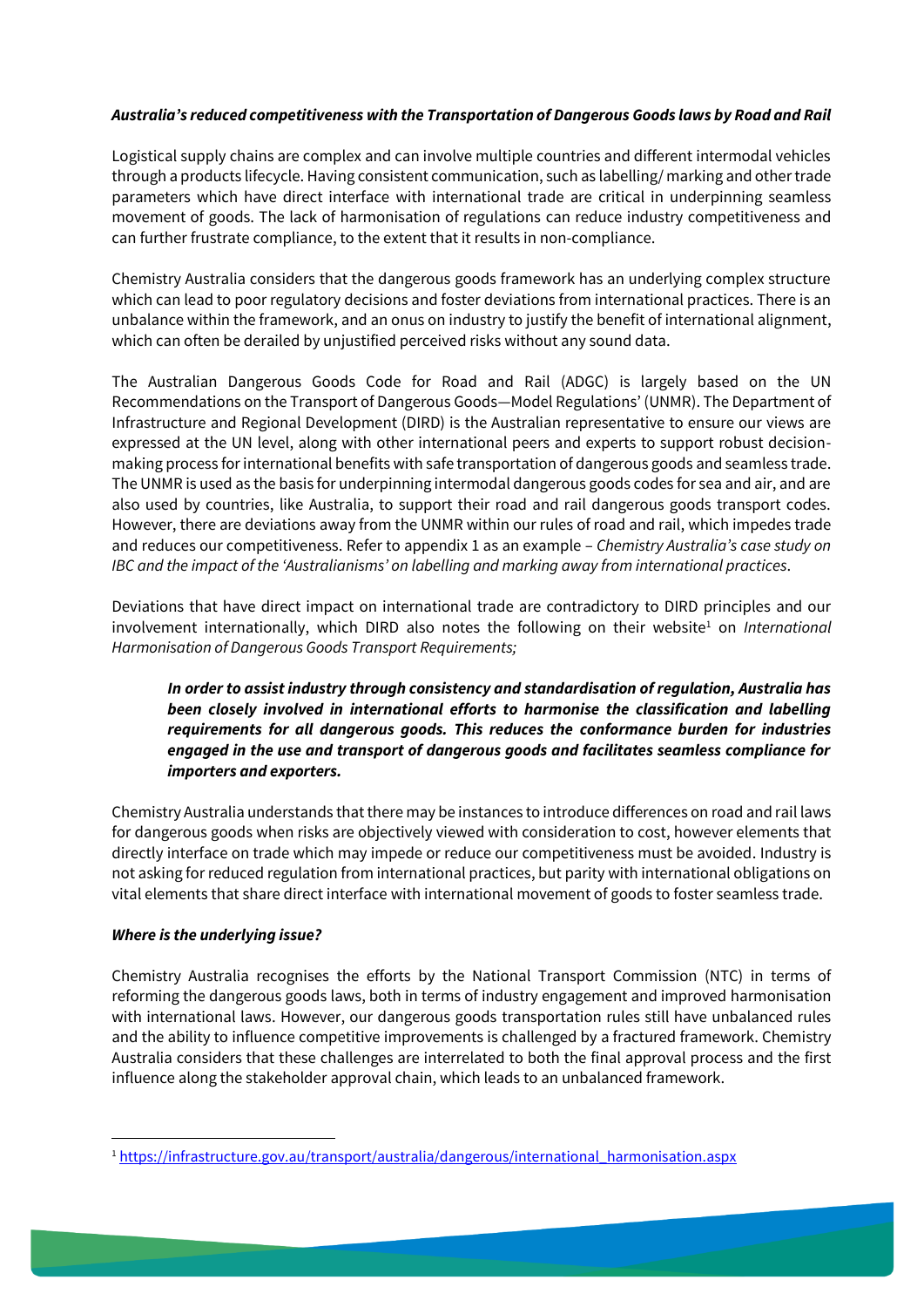### *Background on the approval process*

The NTC has responsibility with the maintenance of the transport dangerous goods laws for road and rail. Dangerous Goods laws are approved by Ministers on the Transport and Infrastructure Council (the council), where unanimous support is required. The council is advised and assisted by the Transport and Infrastructure Senior Officials' Committee (TISOC).

The recommended amendments to dangerous goods laws are largely decided through the Transport of Dangerous Goods-Maintenance Advisory Group (TDG-MAG) which is stewarded by the NTC. This advisory group is made up of jurisdictional agencies responsible for delegating the legislation, other national agencies, industry and emergency services. To complicate matters further, the responsible jurisdictional members are often not the departments represented on TISOC.

### *The break-down in the framework*

Chemistry Australia considers that outcomes on dangerous goods laws, can be influenced by the need for unanimous support by all ministers, which can unduly influence TDG-MAG positions. That is, any proposal which is not supported by a jurisdictional department within the TDG-MAG, can significantly influence the decision of the NTC policy position taken forward. These governmental departments in the TDG-MAG are usually technical-based representatives who are directly responsible for delegating the laws and are also making very critical policy outcomes on industry. There seems to be a lack of separation of duties to underpin objective discussion within the group on critical policy decisions. Industry concerns can be quickly quashed unfairly and avoid any further policy discussion beyond the confine of the TDG-MAG.

Chemistry Australia is currently an industry member of the TDG-MAG. It needs to be noted that the TDG-MAG does have good underlying principles within its 'term of reference' with decisions to consider the 'Australian Government Guide to Regulation', however we consider that principles are largely influenced by individual perceived risk and not viewed objectively in terms of cost and benefit analysis by good practice regulation.

### *Enhanced Opportunities*

Chemistry Australia would be happy to engage further to explore opportunities to improve the effectiveness of the current framework to restore regulatory balance. Chemistry Australia has provided some suggested opportunities within the current scheme which may improve the effectiveness of the framework, however we are not wedded this.

Firstly, we consider that there needs to be a change within the mindset of the TDG-MAG, which should have preferential support to adopt the principles of international practices and the onus to deviate, needs to be substantiated by sound factual data. The current mindset is largely opposite by members, which apply the principles of 'why should we adopt the international practices' and 'prove that there will be no increased risk', without consideration of the benefit.

Secondly, where decisions are not favoured by the TDG-MAG, there should be an opportunity to cascade a further independent review on decisions by the advisory group, where the benefit may have not been realised.

Lastly, we do understand that framework is based on model law and unanimous approval by jurisdictions removes potential deviations when implemented by states and territories. However, we consider that the approval process needs to move to a consensus framework in which group members agree to support a decision in the best interest of the whole, even if not the "favoured position" of each jurisdiction. This would underpin a more collective process and minimise the individual bias to underpin a more robust framework.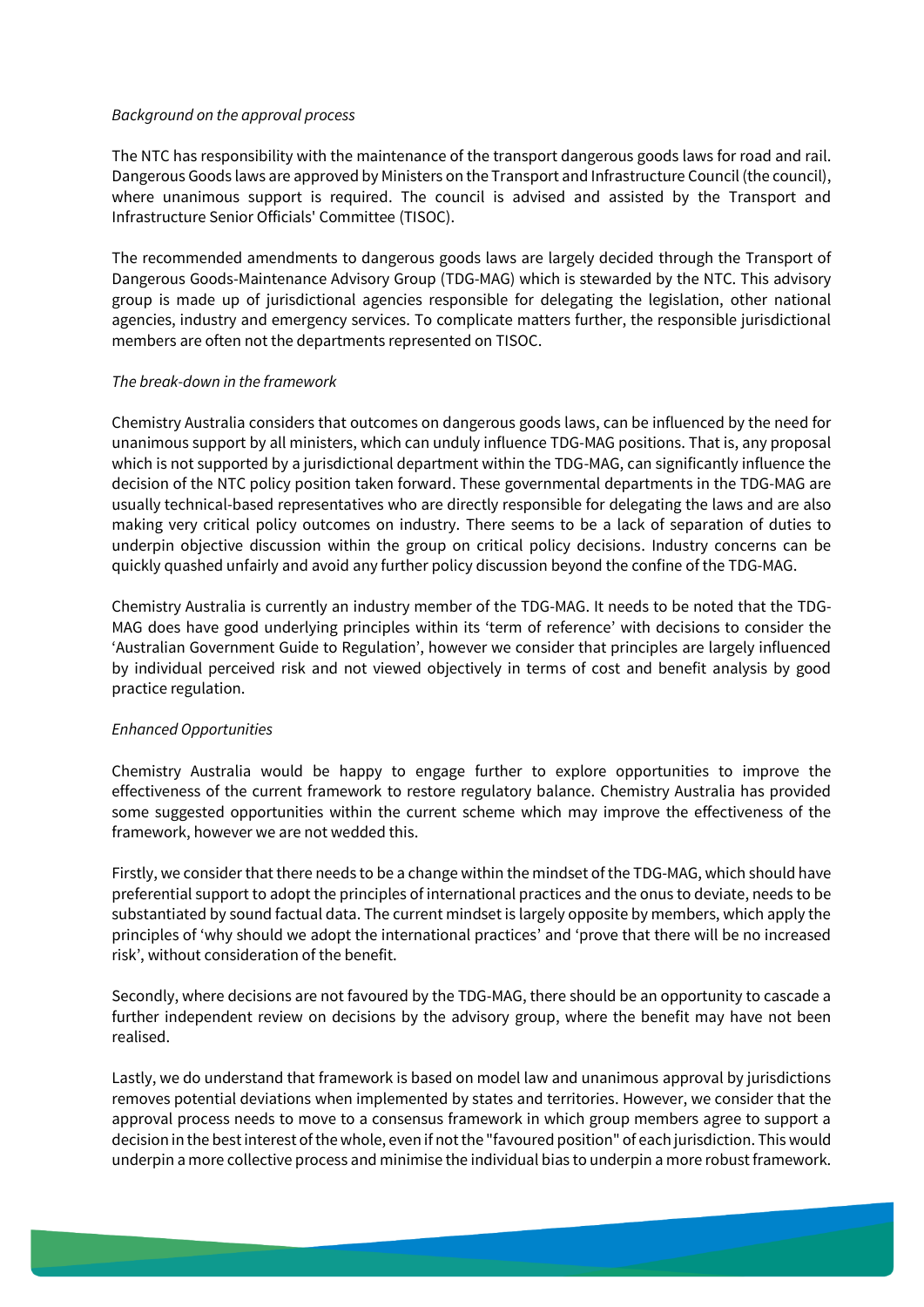### **Conclusion**

Is industry frustrated with the Dangerous Goods Rules to Road and Rail? *- 'yes'*. Are our rules internationally competitive? *– 'no'*. Does it negatively impact Australian productivity? *– 'yes'*

Freight transport plays an important role for the chemistry industry and our industry supplies in 109 of 111 Australian industry sectors in supporting our economy. Having unbalanced regulation in transport laws underpins poor productivity throughout the economy. Australian businesses face regulatory burdens that are far too high and they place us at a competitive disadvantage. The regulatory burden with dangerous goods laws requires a policy shift that is proportionate to risk and underpinned by an effective framework to support ongoing international changes.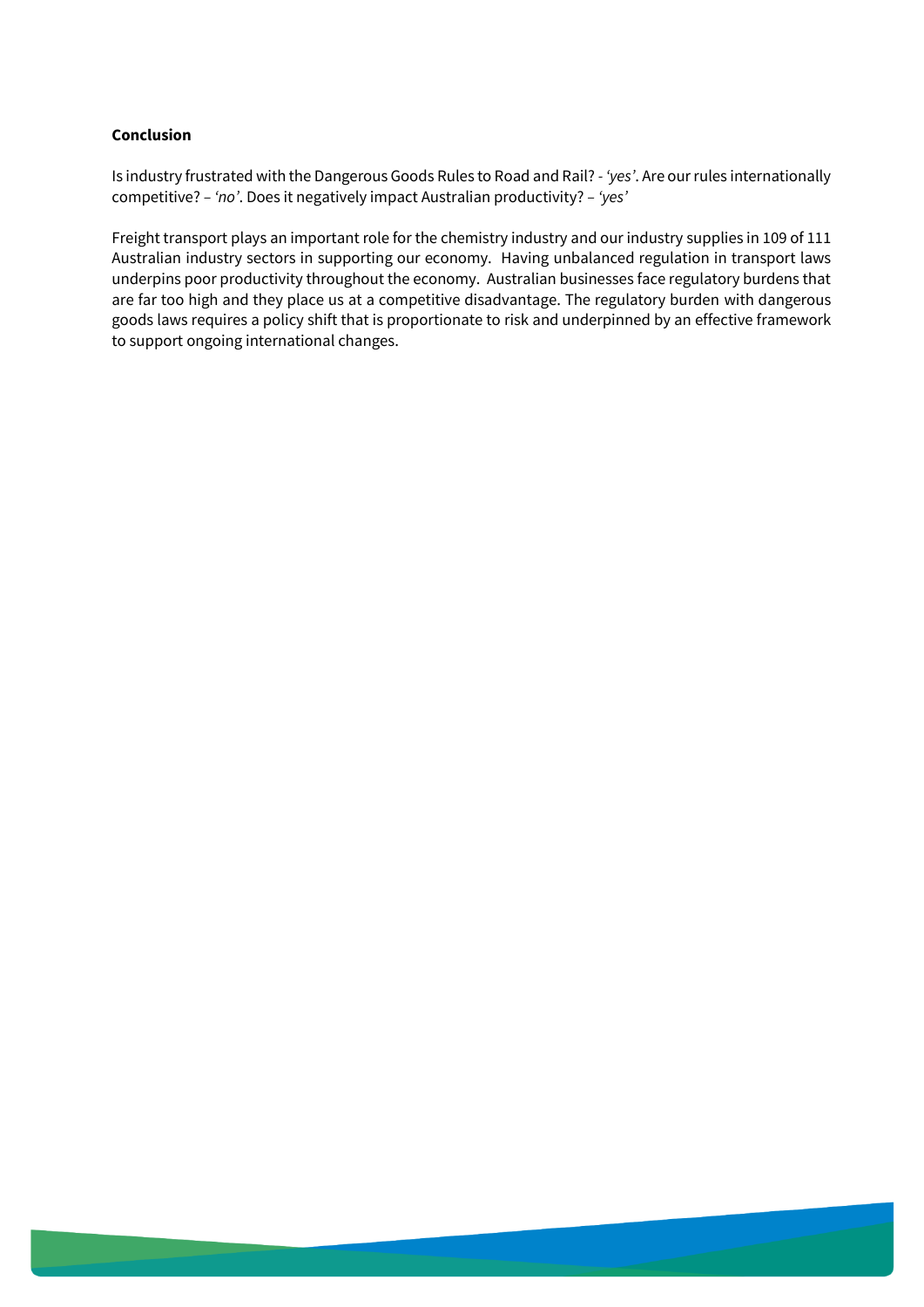# **Appendix 1**

# *Chemistry Australia case study on IBCs and the impact of the 'Australianism' on labelling and marking*

# *1) The problem*

In Australia, IBCs and Flexi-IBCs (xIBC) are required to be labelled with the Emergency Information Panels (EIPs) under the ADGC. These provisions deviate from international practices, both with our major trading partners (such as the EU, USA, China, NZ) and with other international modal codes, such as the International Maritime Dangerous Goods Code (IMDG). This is an 'Australianism' and an impediment to trade and reduces our international competitiveness.

# *2) The impact*

The key implications with current labelling laws to industry are the following;

- **Can apply labelling cost of up to \$15-20 per IBC to meet the Australianisms.** The total cost of compliance is variable as the cost off compliance varies depending on the logistical arrangements of the organisation and types of changes required. For instance, in Australia 300,000 tonnes per annum of ammonium nitrate is imported into Australia which is commonly traded in 1 tonne bulk bags - an improved economic benefit of up to \$6 million could be achieved alone on this product, based on worst case.
- **Reduces seamless trade**, as all imported product that are dangerous goods in xIBC will require the Australian receiver to relabel it further if distributed by road and rail:
	- $\checkmark$  Australia has small global market share with chemicals trade (<1%), therefore unlikely that external markets will label to Australian EIP requirements with such prominent information or if done by external markets a premium impost will apply.
- **Increases unnecessary risk to Australian workers** to relabel imported products which have no significant improved outcomes. These tasks can involve greater manual handling.
- **Disadvantages our exports and reduces our product desirability with external markets** as it can drive costs to external markets to remove Australian provisions from xIBCs. The EIP requires emergency numbers to be prominently displayed on two sides, such as 000, which have no bearing internationally and can increase risk to other economies with misleading information (NZ emergency number is 111).
- **Not synergistic with the principles and benefits of GHS implementation under workplace laws, which was introduced to improve international trade and safety communication**. EIP takes a sufficient amount of labelling space. The limited space reduces industry ability to meet the demands of multilingual safety information for external markets to improve desirability, compared to other economies.

# *3) The current roadblock*

Industry remains frustrated as this issue remains roadblocked within the TDG-MAG, and the deviation is justified without any sound quantifiable evidence. We consider that the cost benefit is not viewed with risk objectively, and is skewed towards risk alone in decisions by risk managers and first responders within the TDG-MAG. Chemistry Australia acknowledges that there is a degree of reduction on information with international practices from current Australian requirements on labelling (no Hazchem code or emergency number). However, there are other existing controls within the Dangerous Goods rules to mitigate for an acceptable risk, such as outer placarding of vehicles with equivalent information,